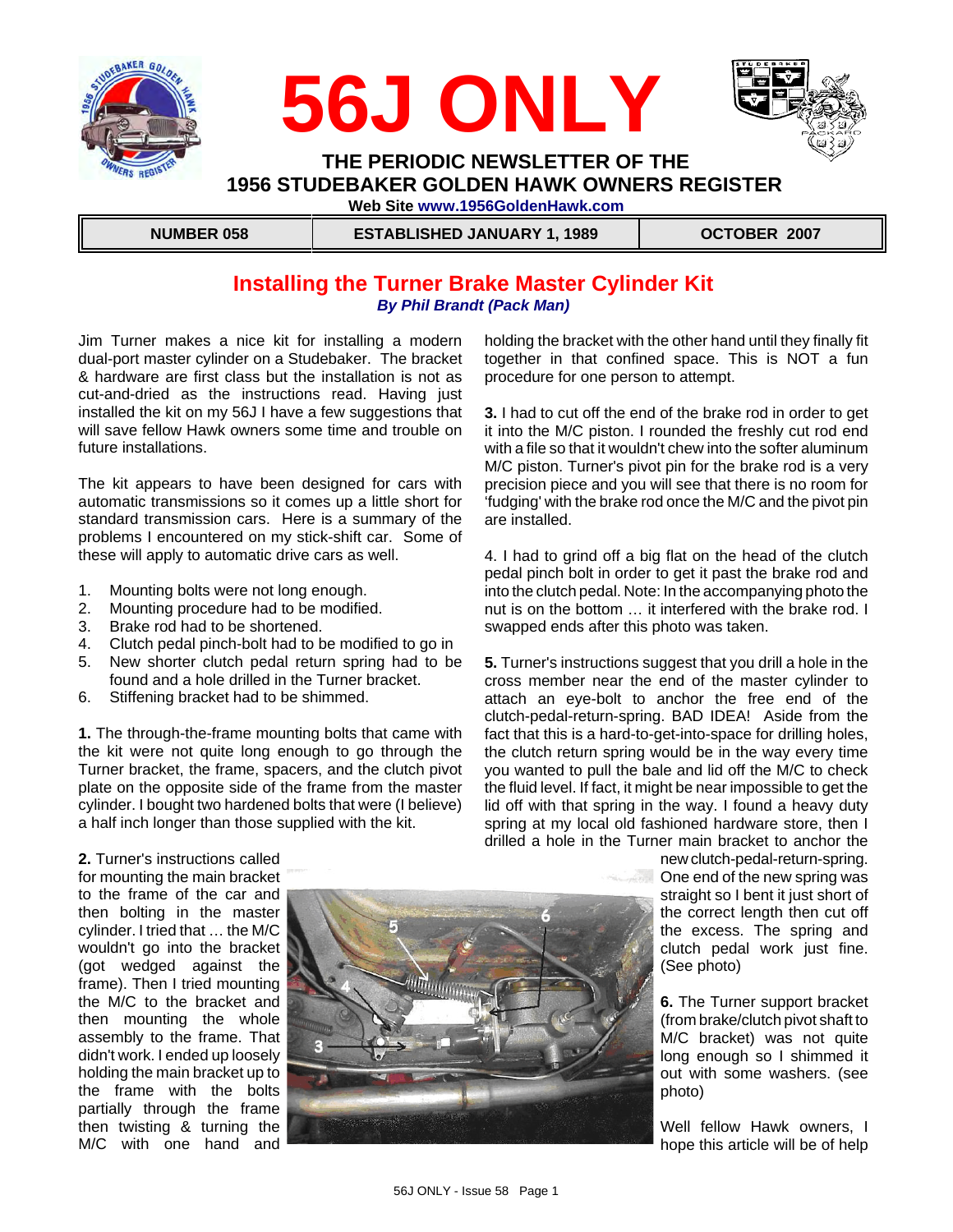to you. By sharing information, we won't all have to learn the hard way.

#### **Jim Turner had this response:**

#### **(Editor's Note: I wrote to Jim Turner to tell him about Phil's article and to see if he had anything to add.)**

Phil also sent it (the above article) to me, He lives about 4 miles from me, and I had offered to go over and help him install it when he emailed me with the clutch spring mounting location. I didn't hear back from him.

And Yes, he is right, the M/C kit was designed with the automatic in mind, more so a stick shift. But, with a "little" modification, the clutch spring can be mounted.

## **A few more questions for Phil:**

- **FA** How does the Hill-Holder work in your car with the new M/C? Does it only work on the back wheels, or not at all?
- **PB** I didn't re-install the hill holder when I restored the car. I was going to rebuild it but never got around to it. Does anyone have a rebuild kit for these?
- **FA** Can you access the M/C through the hole in the floor, or is the M/C offset? It would seem to me that, with that bracket, everything would be moved over a little?
- **PB** The factory access hole (M/C) is fine for accessing the forward M/C reservoir chamber. Turner provides a rubber plug with his kit and the instructions for drilling another hole in the floor (1 inch if memory serves me right) to access the rear reservoir chamber.
- **FA.** What Master Cylinder model number did you use for your installation?
- **PB** 64-67 AMC Jeep, 81-84 Jeep trucks = Advance A/P #11373; Raybestos #MC36237; United #36237; Wagner #F49275, F49276, F50385. Turner includes a list of usable M/Cs with the kit.

## **56J Dinner in South Bend** *Brenda Markin serves us well, again*

The (sometimes) annual 56J dinner was another well attended affair. About 45-50 people showed up and about 10 brought their 1956 Golden Hawks along for all to see. The site was the State Café on Wayne Street, and owner Brenda Markin did another excellent job for us. We had the entire place to ourselves, and everyone quickly found someone else to talk to.

A special thanks to Jim & Jan Bella for making all the arrangements, posting the sign-up sheets, and reporting all the information to Brenda. That sure made things a lot easier for me as we had a full slate of things to do.

Once dinner ended, we went outside to look at all the beautiful Golden Hawks. Soon hoods were opened and

crowds gathered around one car after another. Questions were asked about this or that.

We visited for several hours, and it was so nice to see everyone getting reacquainted or making new friends. I know that many of you, who have been so active on the 56J ONLY Message Board, got to meet in person for the first time. I think our dinners together really point out the wisdom of our "Four No" philosophy. No Dues. No Commitment, No Meetings. And No Arguments.

The first of our dinners occurred in 1997 when we met at Bill Knapp's restaurant in South Bend. I've tried to set one up each year since, but haven't always been successful. On those occasions when we didn't get together for dinner, the meet seemed to be incomplete.

It isn't too early to start planning for our dinner next year in Lancaster PA. I hope I'll be able to find a suitable site for us. If anyone knows of a place, please let me know. If someone wants to take control of this project for next year, as Jim & Jan Bella did this year, I would also appreciate the help.

# **43rd SDC International Meet By Joe Hall**

The 2007 meet in SB is now history, but what a great time it was! My fun meter was reading high pulling out of the driveway on Sunday in the blue & white 56J. I drove about 100 miles northeast to bro-in-law JDs' house, where we waited for old friend Steve, who was driving his 56J up from IL. Shortly after Steve arrived, we headed for SB as a caravan of three 56Js. The trip was about 250 miles, and we arrived 4&1/2 hours later without incident (if you don't count the million or so "thumbs up" from brand 'X' drivers). Each car has the same basic running gear (T85 OD), and each topped 20 mpg.

Next morning the fun meter continued to climb as we spent Monday thru Wednesday fellow-shipping with Studebaker, Packard, and other 56J folks. We were welcome in the Packard lot (as was everyone for that matter), and our 56Js seemed to feel they were with family there; by Wednesday, at least four other 56Js had also grown comfortable in the Packard lot. It seems 56J is the "other" Packard Hawk, admired by Packard and Stude folks equally. We were even treated to an impromptu V8 & Ultramatic tech seminar, given in the parking lot by a Packard expert, though it was mostly a review for anyone who has read the back issues of 56J ONLY.

I also ran into a fellow 56Jer who has the modern neoprene rear main seal in his engine, and so far it is doing its job. He said prior, his mech had installed several rope seals, and each failed after only a few hundred miles. My hat is off to that mech, since I could not even install a new rope seal in my engine (engine in car) before; that was one of the reasons for finding an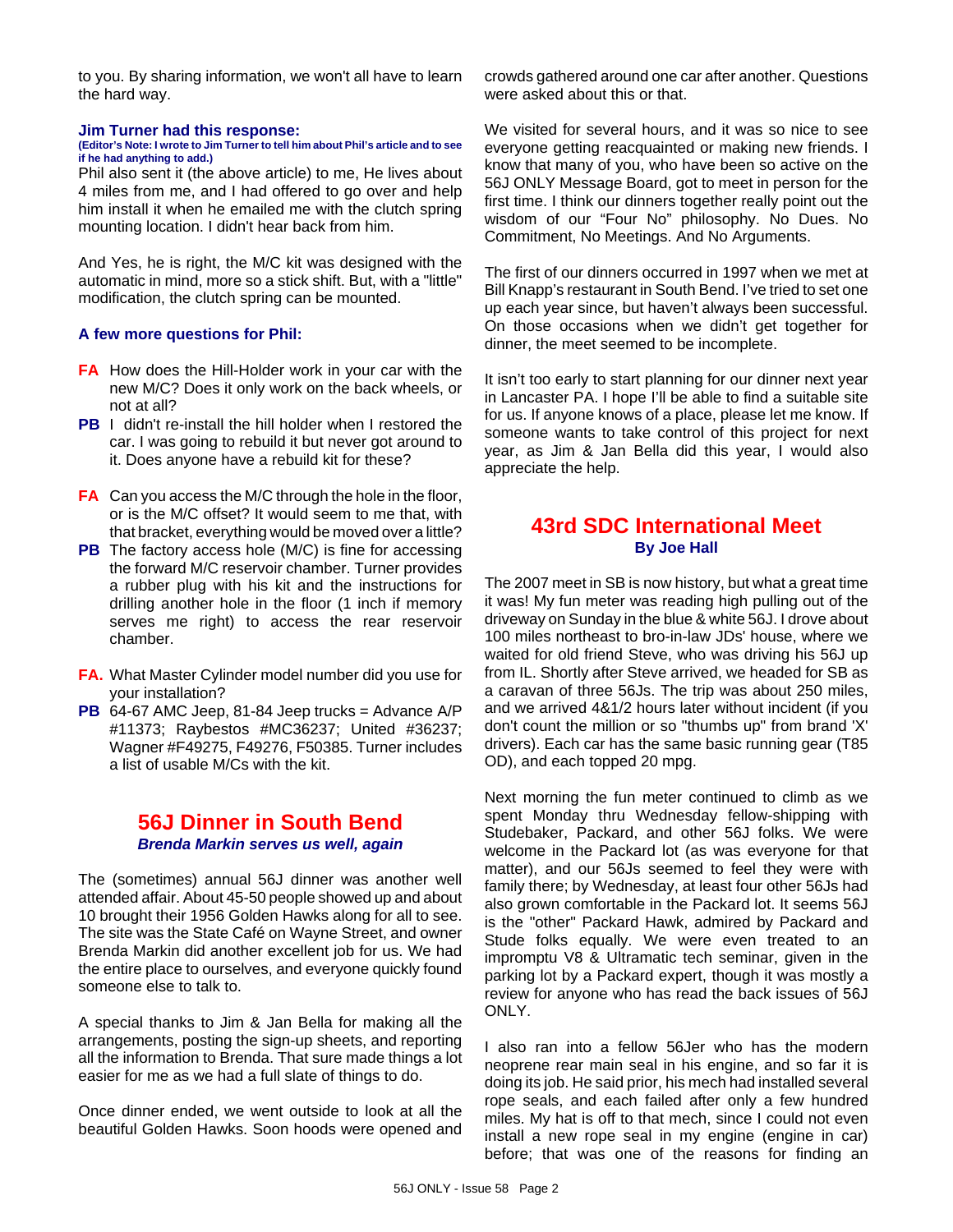alternative. Perhaps installing the rope seals correctly was a problem for the mech, since each failed prematurely. I got around 15K miles out of the repro'd rope seal in the wife's Sunglow & white car before failure; it now has over 15K miles on the neoprene one and thus-far has not leaked (knock on wood). In any case, it is nice to have alternatives. I will install a neoprene seal in the blue & white car soon, since the OEM rope style I installed upon rebuild 75K miles is now leaking badly enough to have gotten the clutch disc soaked (had to change it about a month ago).

Speaking of clutches, the pressure plate interchanges with early 60s to 70s F100-F150, V8 trucks; the disc is late 60s to 70s GM V8 trucks and early 70s Corvette. Also, the near extinct OEM t/o bearing swaps with FM# 1752-1 and NAPA# 1136. This bearing is about .040" larger ID, but is self-centering, and easier to install in a 56J than OEM (long story). OEM t/o bearings are still around though; I saw a few at the Packard swap meet in SB, at \$75-150 each.

Wednesday evening's dinner was great, with an abundance of delicious food, served in a friendly setting. (Great job Jim Bella!) Tire kicking in the lot across the street after dinner was also great. Perhaps the main attraction was the Meeses' beautiful Doeskin & Mocha with 31K miles, which they had owned since 1974, at 27K miles. It was an excellent example of un-restored, original. There were some quiet concerns about the gas door guard, but turns out it is indeed correct for C&Ks (if we believe Stude parts guru Tom Karkiewicz). JD was lucky enough to buy one from Tom K the next day, but unfortunately for me it was his last one.

For fun we kept a few 56J stats during the week: 15 cars there total; five were Doeskin & Mocha; the rest were black, gold, red, blue over blue, green over green, black & white, blue & white, Sunglow & white, red & white, and a custom orange & white. At least seven 56Js were driven over 150 miles to the meet, with the farthest being 900 miles (Kendall G. and his mom, from RI). Others were driven from PA (1), WI (1), IN (1), IL (1), and KY (2).The only mechanical problem I am aware of (if it could be called that) was caused by a gas cap vent valve.

All but three of the fifteen had power steering; all but 4 had b/u lights-ditto for rear seat speakers; at least four had T85 OD trannys (one other had a modern, Tremac 5 speed), three had power windows, three had AC; two had dual carbs, one had a rose colored dash pad, and one had 50s vintage Traction Masters' traction bars. Three were for sale: two at \$35K, and one at \$21.5K. Two of the cars for sale stayed on the swap meet lot: the Sunglow & white with MI plates that was there all week, and the Doeskin & Mocha with IN plates that arrived Thursday. Ross B's car was inconspicuously advertised as "available".

Seven 56Js entered as show cars, and each received a 1st place; why Ross B. did not enter his beautiful, black

car I do not know, but it certainly would have gotten 1st place also.

By the time we left for home late Thursday afternoon, my fun meter was almost pegged, especially since a fourth 56J joined us for the caravan home-Phil B in his tastefully customized orange & white. We stopped about 100 miles down the road at a Golden Corral to relive the weeks' highlights over a meal. We then took pix before heading out again, knowing this was our last stop together. Near Indianapolis, Phil peeled off to go east, Steve to go southwest, and JD to go southeast, while I continued south.

When I pulled back in the driveway at home my fun meter was completely pegged! For me this was a record breaking event, in that it was the largest gathering of 56Js I have ever witnessed. With all the other Studes and Packards to look at, people to fellow-ship with, and newly acquired items I couldn't live without (i.e. the 56 Hawk hood in the Packard lot), it just doesn't get any better!

Long live the 56J (a.k.a. the "other" Packard Hawk.)

### **More on the meet** *by Frank Ambrogio*

The Studebaker National Museum was the host for the meet held in South Bend IN during the week of June 17- 23. With help from the Michiana Chapter, the event included a full schedule of tours, swap meet, car show, watch and toy car displays, fun night and the awards banquet.

We arrived in South Bend about 2:00 PM on Monday and after registering at the Quality Inn, headed straight to the SNM. The word "straight" might be a little inaccurate as we ended up making several U-turns before finally arriving at the Museum. It seems Chapin Street is also called Martin Luther King for part of the way, and this was not noted on the maps we had. We picked up our registration packet and made a quick tour of the Museum.

We attended the welcome party on Monday evening at the Museum. We ran into many old friends, enjoyed some ice cream, and engaged in many conversations concerning the Museum and how beautiful it was. This is a first class facility and is a must see attraction for anyone visiting the South Bend area.

On Tuesday, we went to the swap meet, but we probably only saw about one third of the vendors. We spent more time speaking with other acquaintances. We had dinner Tuesday evening with some Orlando Area Chapter members at the former home of Clement Studebaker, known as Tippecanoe Place. Wednesday, we had lunch with some former co-workers from Michigan at the Morris Inn on the Notre Dame campus.

The Packard Club was having its meet at the same time, and we went to their host hotel to take a look at all the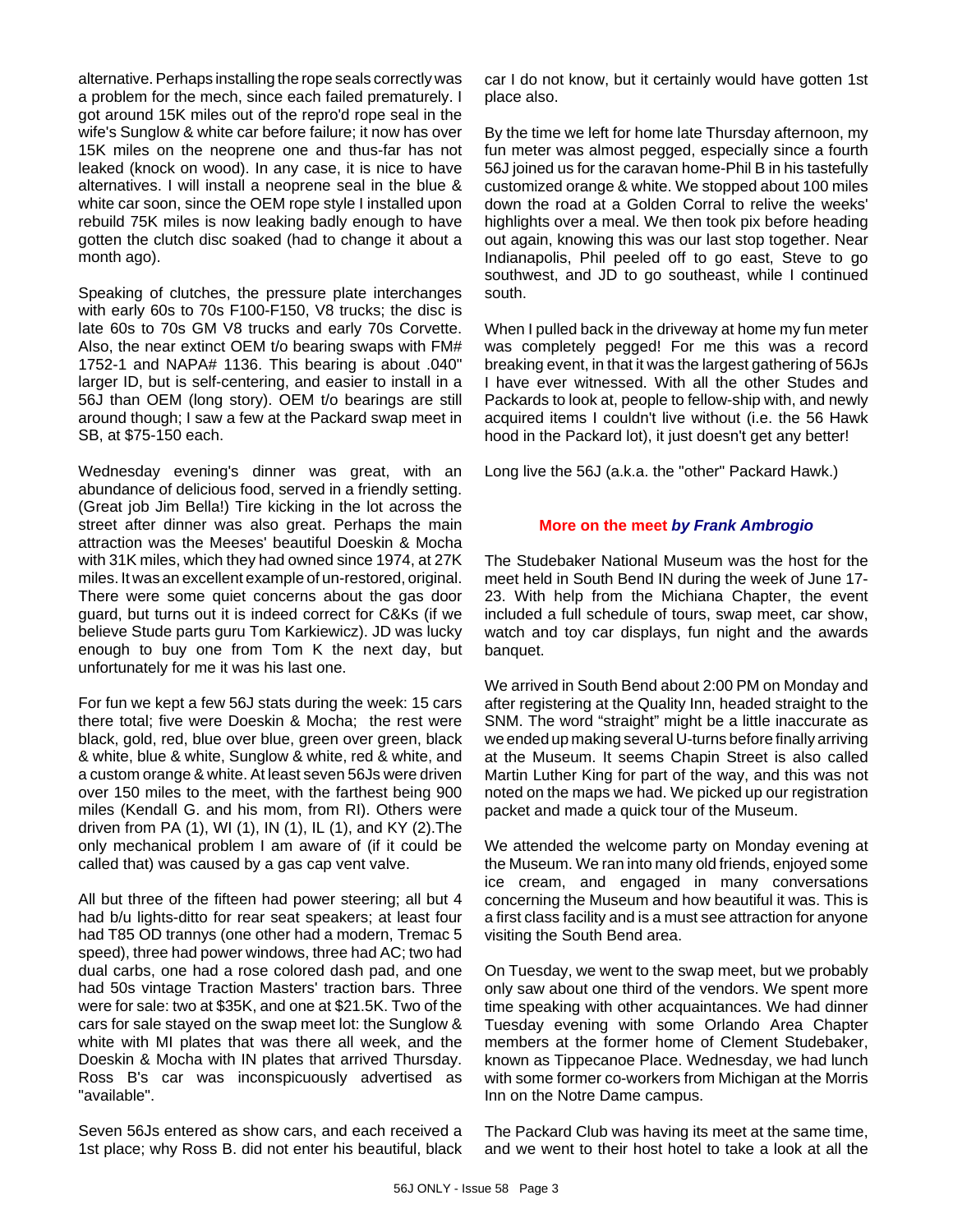beautiful cars. These would also be on the same show field as the Studebakers on Thursday. This proved to be a great idea, and I hope the trend will continue.

Wednesday evening was our annual 1956 Golden Hawk dinner where we were joined by about 50 people at the State Café in downtown South Bend (see previous story.)

Thursday was show time, and the Studebakers and Packards were out in force. The St. Joseph County Fair Grounds was the setting, and there was ample room for all the cars. In fact, it was too much to absorb in one day.

We've owned our 1956 Golden Hawk since 1983, and I'd only ridden in one other similar car. That was in 1983, before we bought our car. That car still belongs to Bob Edwards of Jacksonville FL. I've been wanting to ride in another 1956 GH just to see how it might compare to our cars. On Thursday, I got that chance.

Ray Martin of Sparta Ontario took me for a ride in his 1956 Golden Hawk. His car is nearly identical to ours, except his was a first place winner. We took a short spin and it was a bit strange, sitting in the passenger seat.

On Friday, we visited the town of Shipshawanna to the East of South Bend. It is an Amish town, and we had a great time looking around the city and viewing the sights. Friday evening was the time for the awards banquet and we sat with Ray & Vera Martin. It was a great night for the 1956 Golden Hawk gang as all seven cars entered for judging won first place awards. There were three others on display for a grand showing of ten cars. At least, those counts are to the best of my recollection.

Those bringing their cars to South Bend included, Tom Alyward, Ross Ball, Phil Brandt, Kendall Gibbs, Joe Hall, Bill Hunt, Ray Martin, Steve Metcalf, Dale Meese Larry Michael, & James Nutgrass. Thanks to all of you for making our group look good. I don't recall seeing any other 1956 Golden Hawks, but there may have been more.

Saturday proved to be an unexpected treat. We learned that the Studebakers would be running on the old Proving Ground track so we decided to head out there. We felt we would have some time to see the happenings before we caught our flight back home.

When we got there, we met Bill & Carolyn Hunt of Sparland IL. We've gotten to know the Hunts over the last six years as they always stop at our house during their annual winter pilgrimage to Florida. Bill, like Ray Martin, has a car painted the same color as ours. Well, Carolyn insisted that I ride with Bill around the track while she took pictures. After a *tremendous amount of arm twisting,* I finally gave in to her request.

The Bosch Company has taken over this facility, and the track was in excellent shape. We made three laps around the track. The Studebakers were lined up three abreast and there must have been over fifty rows of cars. The pace car went a little too slow for Bill and my standards. At 15-20 miles per hour it is hard to keep a 275 horsepower beast in check. The car just couldn't decide which gear to stay in, so it kept shifting as we inched faster and then slowed again.

Once the ride was over, we hustled out of the parking lot, made a quick stop for lunch, and caught the plane back to Florida. It was nice to get home, but I still miss the fun and excitement of yet another SDC meet. With the exception of three times, we've attended all the meets since our first one in Seattle in 1982. I never get tired of it, and hope we can continue to do so for many years to come.

### *Comments from some of the attendees*

**(NOTE: Larry Michael had some fuel related problems which prevented him from showing his car. I asked him about the problem. Here is his response:)**

**Larry Michael:** I made it back, but it was the most interesting and frustrating trip I have made in that car in the past 27 years. I have driven that car all over the east coast and central US and it has (had) never left me set until South Bend.

First problem was in South Bend after driving out 525 miles on Tuesday. Car just died like it was starving for gas - - which it was. I have excellent 20-20 hindsight and just wish I knew Tuesday of this week what I know now and I would not have missed Thursday's show!

Started out with starving for gas - - but only on occasion and it was not constant. But when it died, it died for a half hour or so.

Did the easy fix and quickly replaced the fuel filter - - no change. Then pulled the hose off the top of the fuel pump and nothing coming out. Ahhhh, replace the fuel filter which I did by converting it to electric. Ran great for about 50 miles then died again with same symptoms. Ahhh, must be the hose or tank.......had a small crimp in the fuel line that had been there forever but I figured maybe got plugged. Bough 25 ft or 5/16 fuel line hose, cut the metal line at the tank and ran hose all the way up the frame and to the fuel pump.

Got it running and started home Saturday.....died twice on I-90 before I hit Ohio! Each time I would take the fuel line apart at the fuel pump, blast some compressed air in the line headed to the tank, and magically I had flow again! My diagnosis was it had to be in the tank......NOT!

Each time I did the compressed air trick, I would take the gas cap off to allow the air to come through the gas and bubble. Long story short.....the last time I did the compressed air trick I forgot to put the gas cap back on......ran the last 400 miles of the trip without a problem.

Moral of the story...many. Check the gas cap first to make sure the vent is open!!! Worst part is I missed Thursday, but I still was able to get to the dinner, see the museum,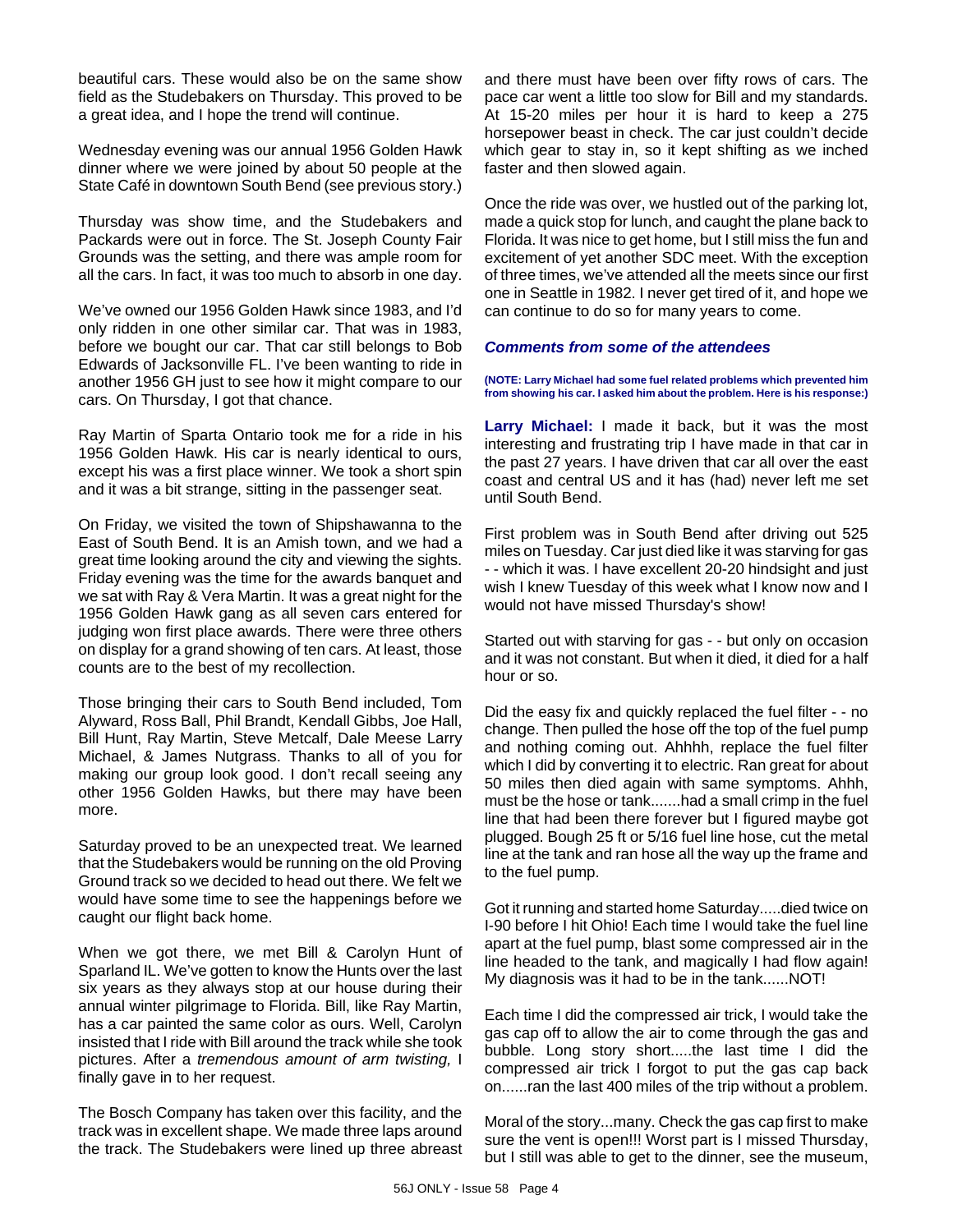and see many of the cars at the fairgrounds on Wednesday.

As with many of my mechanical challenges over the years, the solution was not the obvious and the fix was found by accident after "mucho" frustration. Check those gas caps!

Stay cool this summer in Florida and good luck with the Hawks. Keep up the good work with the group. I think you can tell it is greatly appreciated!

**Kendall Gibbs:** Frank, thanks for the compliment. Please know how much easier you've made it for all of us with your authenticity guide. I don't want to think how many hours went into creating that. I know beyond any doubt that the numerous excellent 56J's at the show (I was parked next to the one and only '56 Sky Hawk I saw) and the obvious interest in them are a direct result of your efforts. And your wife, Anita, like my mother, ought to be nominated for sainthood for remaining good natured about all this. Thanks again.

# **The Way it's Supposed to Work** *People helping people*

In early July, I received and Email from owner Fernando Soliva. He had a mechanical question I couldn't answer. I sent his message to everyone on my Email address list to see if someone could help him. Apparently, several people offered some help. Here is some of the correspondence:

*I've a Problem with my Studebaker Golden Hawk '56jk7; I need know the original size of crankshaft bearings and weight of connecting rod bearings for I can repair the Packard motor*

- - - - - - -

*I will be happy if you can to inform about this; I'll wait patiently for your answers and thank you for it all.*

*Fernando Soliva 12004 Castellon Spain.*

#### **Jim Phelan provided the bi-lingual answers:**

*Querido Fernando, Aqui estan las primeras paginas de la seccion del motor del manual de servicio de la '56 Studebaker Golden Hawk. Contienen las especificationes. Si quiere, puedo manderle toda la seccion del motor pero contiene sobre 35 pajinas y el archivo es muy grande (sobre 12 MB). Espero que tenga buen suerte en su projecto! Decirme cómo termina. Jim Phelan*

*Dear Fernando, Here are the first few pages of the engine section of the shop manual for the '56 Studebaker Golden Hawk. They contain the specifications. If you want, I can send you the full engine section but it has 35 pages and the file is very big (about 12 MB). I wish you good luck in your project. Let me know how it ends up. Jim Phelan*

#### *Fernando sent this reply:*

*I have received several e-mails with good information from the others owners;*

*This is the information;*

| Main Bearing Bore OD             | 2.6875"             |
|----------------------------------|---------------------|
| Main Bearing Id                  | 2.500"              |
| Main Bearing Area                | 38.6 Sq. in.        |
| Crankpin Overlap                 | .625"               |
| Main Bearing 1-4 Width           | .950(24.1mm)        |
| Main Bearing 5 Width             | 1.736" (44.1mm)     |
| <b>Main Bearing Clearance</b>    | .0005-.0025"        |
| Connect Rod Big End Bore         | $2.390"$ $(+.140")$ |
| Connect Rod Bearing Id           | 2.250"              |
| Rod Bearing Area                 | 52.8 Sq. in.        |
| <b>Rod Bearing Clearance</b>     | .0005-.0025'        |
| <b>Connect Rod Bearing Width</b> | .939"               |
| <b>Bearing Shell Width</b>       | .980"               |
| <b>Connect Rod Side to Side</b>  | $.003 - .011"$      |

*Thanks again for all; best regards Fernando Soliva.*

- - - - - - - This is yet another example of what our group can offer other owners. There have been many times when I simply don't have the answer. In each case, our group has been able to provide one. Thanks to Jim and all the others who took the time to offer their help.

# **Mail Bonding**

**Letters are always welcome. If you need help or can offer advice, share it with other owners. (Edited as required.)**



#### **Brent Hagen June 03, 2007**

I've been busy working on Ariel. I stripped most everything off the bottom, took the rear springs in to be re-arched and add a leaf, taking the rear end in to another shop to have them install a new TT 3:92 case in it.

I took advantage of a warm day yesterday to pressure wash the bottom of the car. This car had the old traction masters installed, but unfortunately they were installed wrong. They mounted the front of the bars to the body mount instead of attaching to the frame, hence I am going to have to replace two cracked body mounts!

I think this car was driven hard on the track, so I am going through the drive train pretty thoroughly. Luckily it still has what appears to be the original T-85 and correct shift linkage. I am sure I will have to completely rebuild the transmission and clutch. The engine turns but I haven't tried starting it yet.

Now that the frame is clean I have to coat it with POR-15 before I can install the new stainless brake and fuel lines. I found I was able to remove the original brake and fuel lines in one long piece by removing two body mount bolts on the left side and the left exhaust hanger. I also had to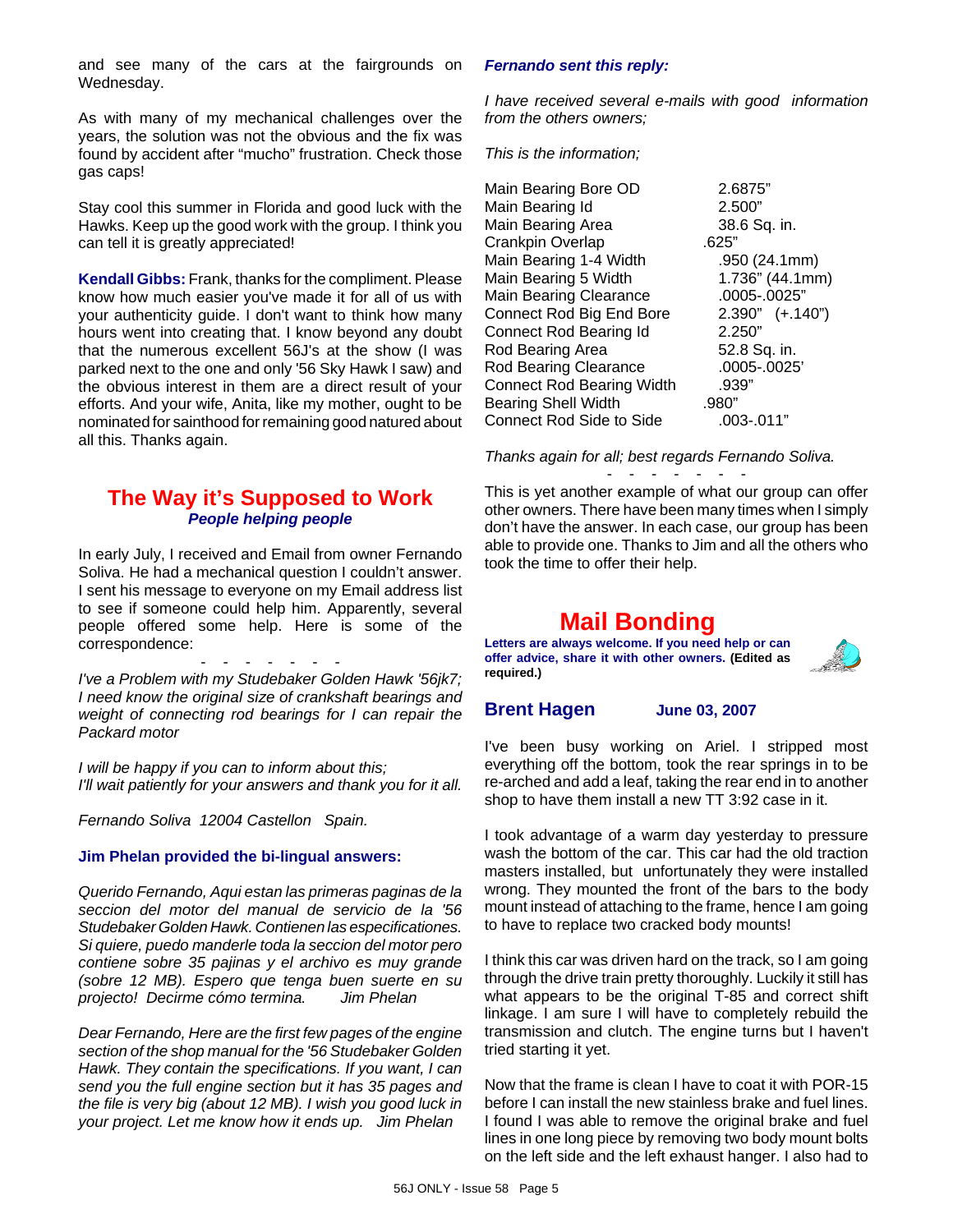gently pry the body up slightly with a crow bar to ease the lines between the body and frame, but not much. I will reverse the procedure for reinstalling my new stainless brake and fuel lines from Classic Tubing. I have a good sample rear brake line for 3spd with O.D., no power brakes in case someone needs Classic Tube to make one up.

Oh, and I discovered an easy way to remove brake drums from flanged axles. I had already removed my whole rear axle with drums to take into the shop. The shop wouldn't work on it unless I first removed the drums. What I did was use my Snap-On drum puller, but instead of putting the dog bone on it to hit with a soft-blow hammer, I used my 1" drive air-impact wrench with a socket.

One drum popped loose with the first squeeze of the trigger. The other side must have been on for awhile. I ran the puller tight with the impact, smacked the end a couple of times with the soft blow hammer and one more squeeze of the trigger on the impact and that one popped too! Fasted and easiest removal I have ever done, and with the axle laying on my driveway.

I realize not every one has a 1" air impact tool, but I bought mine used from a friend and I use it a lot. I originally bought it for removing the pinion nut on Stude differentials. Much easier to use than a 4 foot bar and won't lift the car up off the jack stands

### **Ernie Stone July 07, 2007**

I purchased this car for a parts car. It is very rusty since it originally came from New York. But most trim, glass, stainless mouldings, and mechanical parts are in good condition. I plan to use some parts on my 1954 "C" body coupe that I am rebuilding (again.) I drove the '54 for about 22 years. I plan to sell any parts that I don't need.

### **Joe Hall July 21, 2007**

Just a few notes I thought some may find interesting concerning high mileage 352s.

I am currently "re-freshening" the 352 in the blue & white 56J, after 75,000 miles and ten years.

Originally the plan was just to replace the leaking, OEM (rope) rear main seal with a neoprene one, but one thing led to another and I wound up doing a "re-freshening", in other words less than an overhaul but more than a tune-up.

I had a mod kit on hand to install an Oldsmobile 350-455 CID oil pump (thanks to the Packard V8 folks), so installed the Olds pump; actually a Melling hi volume version, that pumps 20-25% more than OEM Olds. I also noticed the timing chain was way too loose, so changed it. Then remembered the cam is original and probably never been reground, so replaced it with one reground &

Parkerized by Effingham cams, in Illinois, and of course new lifters.

While under the car, I removed the center main bearing cap to see how the bottom end is wearing (center main is usually the first bearing in the bottom end to show wear on the 352); it appears to have another 150,000 miles left easily. Also, I noticed the valve rockers that were resurfaced last time will not need attention again until about the same time as the bottom end.

This is the original engine in this car, with a total of about 215,000 miles on it. As mentioned earlier, it has run 75,000 miles since rebuild in 1997; since break in, it has used 15w50 weight Mobile '1', with oil & filter changed religiously every 10,000 miles.

I have neither abused or babied this engine, rather, it has been driven like a modern car. It has had AC since about the time of rebuild, which in summertime raises the engine temp 10-20 degrees. Also, about the first 40,000 miles on this rebuild were in the California desert, often in temperatures above 110 degrees. With the AC on in the desert, engine temp usually was 195-210 degrees.

I attribute the way it is holding up to modern technology in lubrication and unleaded gasoline, and a 16% gear reduction. I consider this a testament to the fact that our 352s are more than up to the chore of modern driving conditions if we chose to use them.

Also, knock on wood, I still have yet to walk a single step due to a breakdown in a 56J!

## **Ross Ball August 15, 2007**

Just a note to let you know that I sold the 56J. Its new home is up in the South Bend area. The gentleman who bought it is retired from law enforcement.

He saw the car on the day of the concourse on June 21 and showed interest in it. He didn't get back with me until early Friday evening. I had to stay over until Monday morning to take care of the selling of the car at the Policeman Credit Union.

I am sending you a couple of pictures that were taken on the old Studebaker Test Track. They were taken by Terry's brother while Terry was driving his 1959 Hawk around the track. There were approximately 120 vehicles on the track. I would like to have a copy of the next owners register.

The dinner on the 20th was super. I enjoyed visiting with everyone. I've enjoyed the "56J ONLY" throughout the years and hope to see you and your wife again.

Enclosed is the new owner's name and address.

P.S. My youngest daughter cried when she found out I sold the car!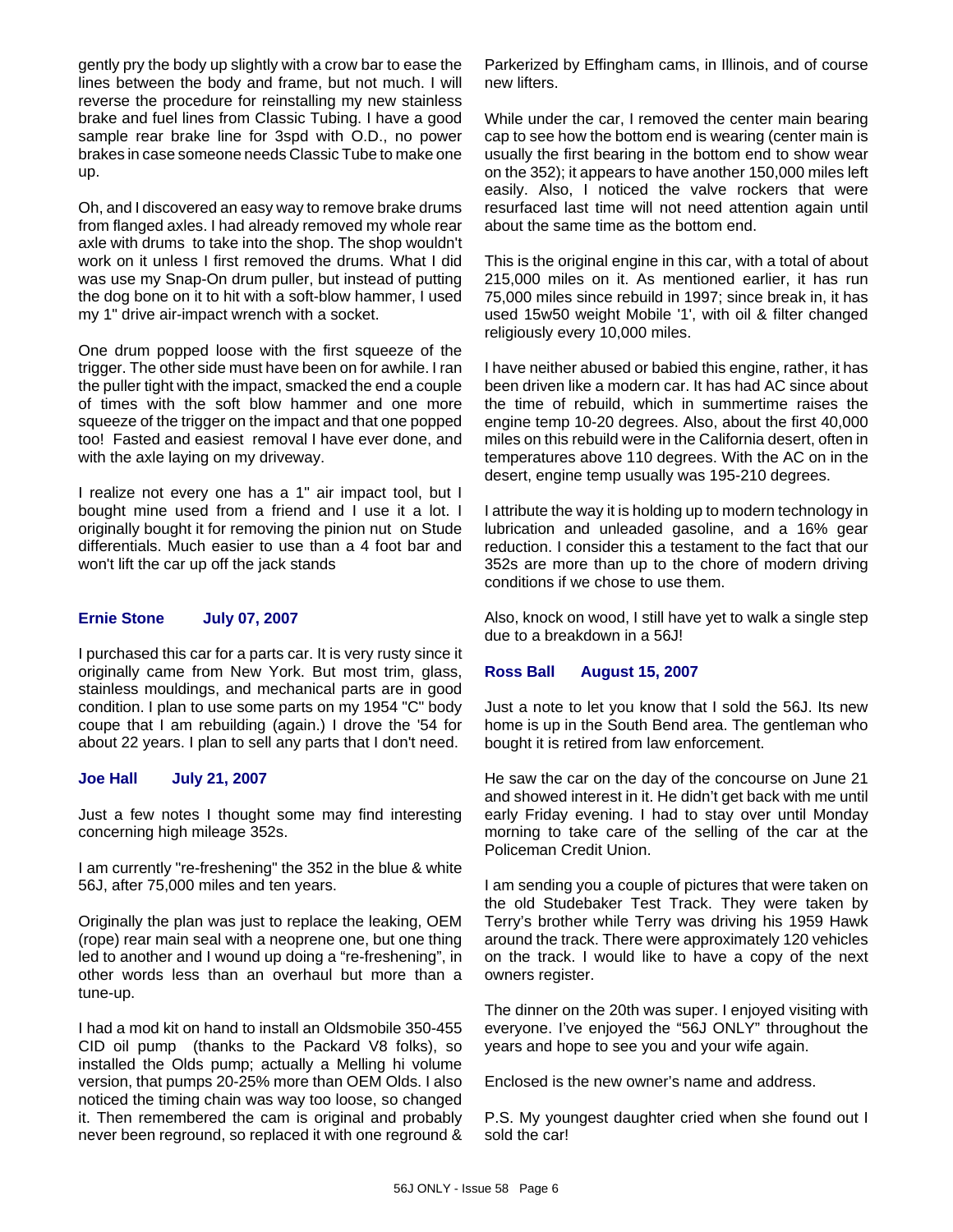# **Here We Grow Again**

*Since the newsletter is now posted on the web site, we will no longer print addresses and phone numbers. If you move, please remember me when you send your change of address forms.*

| 506 Verne Holoubek<br>Harford WI   | SN 6030038<br>Pr Owner Chuck Berryman      |
|------------------------------------|--------------------------------------------|
| 507 Ron Daggett<br>Everett WA      | SN 6800256<br>Pr Owner (Unknown)           |
| 508 Gary Gates<br>San Antonio TX   | SN 6032934<br><b>Pr Owner Tom Saunders</b> |
| 509 Natalie Coe<br>New Haven CT    | SN 6800057                                 |
| 510 Ernie Stone<br>Anderson SC     | SN 6032178                                 |
| 511 Tom Weil<br>Skaneateles NY     | SN 6033036                                 |
| 512 Jorgen Bohlin<br>Bergby Sweden | SN 6032194                                 |
| 513 Joe Aluise<br>Clarkesville MD  | SN 6031517 & 6800174                       |

*NOTICE: In lieu of dues, and to help keep my records correct, registration forms are mailed to owners who haven't been heard from for several years. If you receive one, complete and mail it at once or you will be dropped from the mailing list.*

### **Administrative "Assistance"** *From Frank Ambrogio* **NOTE: Special notes and recurring items.**

**56JONLY Message Group** This group was started by owner Scott Reid in July, 2002. It is a vehicle for owners and fans to exchange ideas. It is not officially a part of the 1956 Studebaker Golden Hawk Owners Register, but it certainly adds another dimension to our group. Just go to our web site and click on *56JONLY Message Group*, and follow the instructions to sign in or join.

**NOTICE:** *I rarely visit the group. If you want to contact me, or to include something in the newsletter, you must send it to me directly. You can do so through the 56SGHOR web site. NEVER write to me at the Yahoo email address.*

**56J ONLY, Electronic Version** The "E" version of the newsletter is in color, and undamaged in transit. If you would like to receive the newsletter electronically, and save me a buck, just let me know and send your Email address. I will send you a notice whenever the latest version is posted on the web site. You can read it, download it, and/or print it at your leisure.

Anyone with an Email address on file with me, will automatically received the newsletter electronically. Please let me know if you prefer to receive it via regular mail. The mangling, ripping, and coffee spills are free.

# *Wheel Estate*

**Due to our infrequent printing schedule, many ads may be quite old. Please let me know if the transaction has been completed.**

**For sale:** 1956 Golden Hawk. Slightly modified. Professionally rebuilt 454 Corvette Engine, Chevy 700R4 automatic transmission. Rack and pinion front steering, front disk brakes. All chrome redone. Needs paint, upholstery and some tlc. Accepting offers. Bob Modell@san.rr.com (09/2007)

**For sale:** I have two 56J cars that are fairly complete and very restorable, I am selling them for 3500 dollars each. You can email me johnscianna@sbcglobal.net for more info (make specific requests) or I can be reached by phone at 559 445 1959. The cars are located in Fresno California. Thanks, John (09/2007)

**Wanted:** 1956 Golden Hawk, good to great condition. Gwin Stumbaugh, 3215 Cypress Way Santa Rosa, CA 95405 (707) 542-3636 Email: gwinbev@aol.com (09/2007)

**For sale:** For sale: NOS 56J Parts: Autolite IBJ40001E Distributer \$250; Deck Lid Parts: Latch \$40, Striker \$12, Hinge, L. \$50, Door Latch, R. \$50; RF Fender Ext. \$40; Jack Parts: Handle \$25, Base \$30; Stainless H/L Lamp Retainers \$20 ea.; A/C 2777 Radio Rear Speaker kit \$75/kit (includes nos speaker and grill, new speaker and original type wiring); Delco Radio power cable w/fuse socket \$10; NORS parts: Starter Solenoid \$40; Brake wheel cylinders front and rear \$30 ea; C-Chrome Inner Rear Fin Moulding Set w/clips \$65; all parts plus shipping. Contact: Brent Hagen, 6220 SE 55th Ave., Portland, OR 97206-6800. Email: ghawk352@effectnet.com. Phone 971-219-9687. (03-2007)

**For sale:** Just found a stash of 1998 manufacture NOS Packard V8 hydraulic valve lifters. These were made by Johnson, a major OEM supplier, before they went out of business. To get enough for my use, I had to buy two cases, 234 units. Will sell them to my '56J friends for \$9.00 each. For comparison, most major Packard suppliers are asking \$14-16 each. Send cashier's check, money order or PayPal to Jack Vines, 3227 E. 28th Avenue, Spokane, WA 99223 PackardV8@comcast.net Packard V8 Limited. 509-535-8610. (06-2006)

**For sale:** Parts for sale. 1956 STUDEBAKER Golden Hawk - parts for sale - Good doors, fenders, etc. - in good condition - Barry Hackney. Houston, TX, 77073, USA, phone; 281 787-6230, Email: bhackney@houston.rr.com (03/2006)

**For sale:** NOS and used 56J parts. I can repair most tach sending units and I rebuild sending unit to tachometer cables. Brent Hagen, 6220 SE  $55<sup>th</sup>$  Ave, Portland OR 97206-6800, phone 503- 771-0604. ghawk352@effectnet.com (06/2005)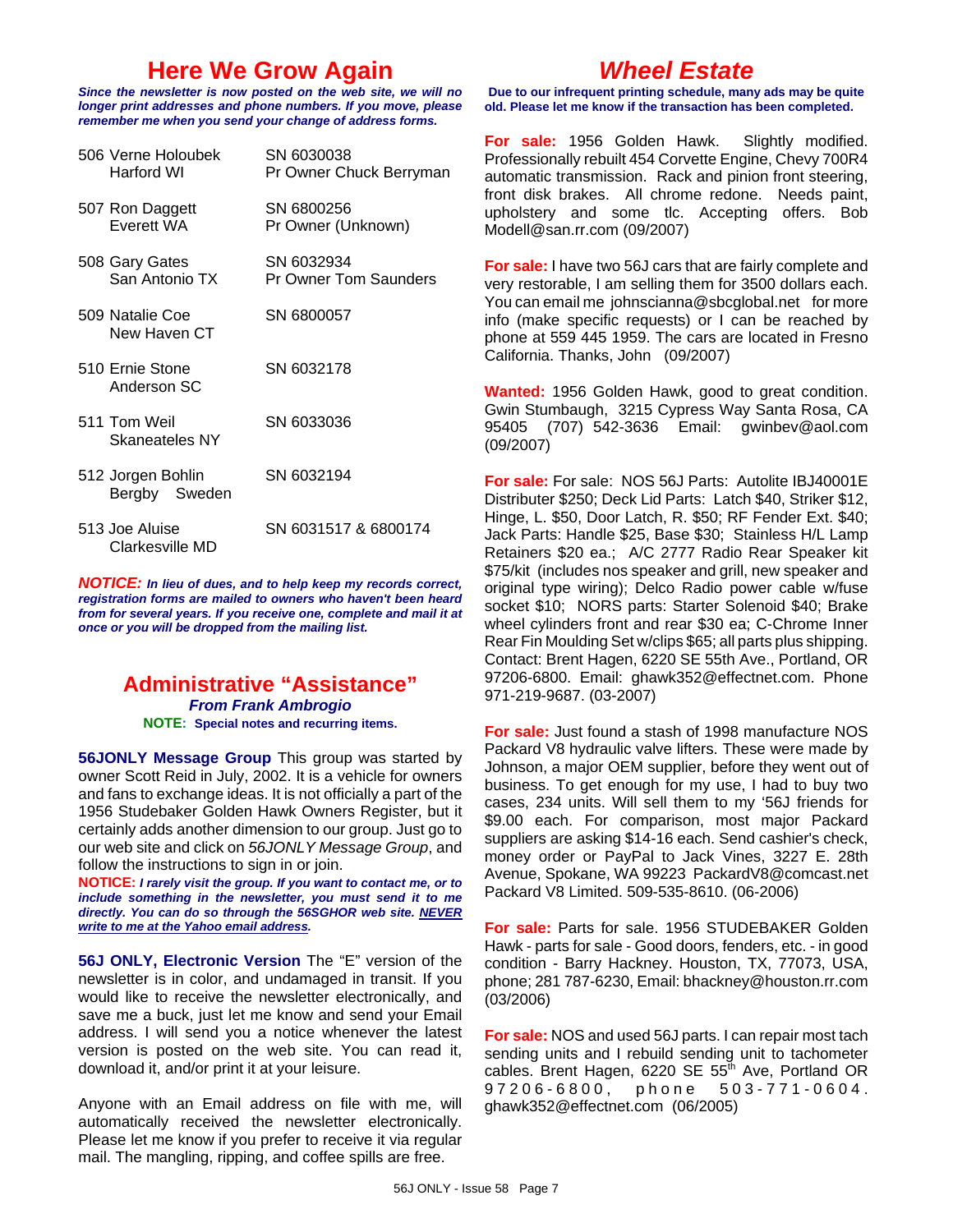**For sale:** 1956 Golden Hawk used parts & literature: #403502 pressure plate \$50.00, #461543 bell housing \$150.00, # 440529 flywheel \$100.00 #473176 clutch plate\$40.00, #6403546 clutch release lever & ball stud \$35.00, #465306 release bearing \$20.00. \$350.00 for all. Can have clutch plate & pressure plate rebuilt for additional cost. # 440893 intake manifold \$35.00.#1312185 hood ornament \$75.00. # 1312079 lower grill molding chrome \$35.00.# 440842 timing chain \$20.00. #440843 timing gear \$20.00. #440841 crank sprocket \$20.00.Packard Delco starter motor with solenoid \$75.00. Small folder of entire 56Stude auto line \$20.00. Large folder of 56 auto line \$35.00. Large folder of only 56 Hawk line \$35.00.56 Golden, Sky & Power Hawk F fender chrome strip #1312503 good cond \$30.00. 56 Golden, Sky & Power Hawk door chrome strip # 1321106 good cond \$25.00 ea. Will trade some of above for 56J power brake unit (hydrovac). Shipping extra. John Raises email: avantijohn@yahoo.com (10/2003)

**For sale**: solid 56J body, doors, rear fenders, all trim, tail light lens-perfect. One set of NOS side grills, Good hood, excellent trunk, stainless trim, glass, tachometer, sending unit, clock, dash face plate, glove box door, 4 barrel carb, 3 spd overdrive trans, bell housing, clutch, pressure plate, linkage, restored window flippers right and left, fins, roof belt molding, interior roof plastic bands and steel holders and brake drums. Other STUDE parts available. Dwayne Jacobson, 2620 Lakeview Dr, Junction City, WI 54443. 715-341-9470 or studebaker@g2a.net

1956 Golden Hawk 1:72 scale model diecast. Pick from any of the standard 1956 colors. \$70.00 + \$5.00 S/H. Shrock Body Shop, 3999 Tyrone Pike, Coalport PA 16627.

www.shrockbrothers.com/72nd\_scale.html (04/2004)

# **1956 Golden Hawk Services**



**Adhesive Vinyl Inserts,** for all 1956-1961 Studebakers with full wheel cover (AC 2799). Enough vinyl inserts to apply to 4 hubcaps, with spare inserts. Directions are

included \$27.50, includes shipping in the continental U.S. Right Impression, 319 S Chestnut St, Kimball, NE 69145, Phone/Fax:(308) 235-3386 rimpres@earthlink.net (11-2006)



**Do You Want dependable air conditioning** for your 1955-56 V-8 Packard engine in whichever car it is in? You will need the third puller and bolt for the crankshaft to drive the compressor. Modern, dependable serviceable equipment starts with the Sanden

compressor, 100-AMP alternator to keep your battery charged, and the electric cooling fan. **AC pulley and bolt** \$300.00, **Bracket Kit** for alternator & compressor

including offset oil fill tube and al hardware, NAPA numbers for belts, etc. \$350.. Includes shipping and handling.. Jack Nordstrom, 3023 Pine Valley Dr,, New Braunfels TX 78130, phone 800-775-7077. (04/2006)

**Ultra One Rust Remover**: Non Acid Product. No fumes, no gloves required, reusable product, cleans up with water, biodegradable, easy to use. Does not affect rubber, gaskets, seals, decals or stickers, plastics, most paints. DISSOLVES RUST ONLY

WWW.WEREMOVERUST.COM **Code RCS15**

For a brochure call 847-464-5119 or write to Roscoe Stelford 15N119 Reinking Rd Hampshire IL 60140 or stelfordsinc@aol.com (12/2005)

**Ranco Heater Valve Repair**. Your heater

valve/s repaired or will send you a rebuilt one. I must have your old rebuildable core. It must be the same type you are ordering because I do not have a lot of cores. If you



not have a valve and there is a \$50.00 core charge. These valves are very hard to find. Valve or rebuild - \$65.00 Price includes return postage. Downeast Studebaker, 314 Rosewood Rd. Goldsboro, NC 27530 919-734-7755

e-mail: sanjim76@earthlink.net (02/2005)

### **Exhaust extension PN AC-2754** Originally available on



1956 Hawks and station wagons. Chrome finish. Dresses up tailpipe and prevents gasses from marring car finish. \$65.00 ea. **1-104 Oil Filter Decal** \$6.00 ea. **1-083 Valve Cover Decal** (2

required) \$6.00 ea. **1562457 Front brake drum**, finned complete with hub, cups, & studs \$189.00. All items plus

10% shipping. Studebaker International, 97 North 150 West, Greenfield IN 46140-8562, 317-462-3124, FAX 317-462-8891, www.studebaker-intl.com



info@studebaker-intl.com (08-2004) *(Prices subject to change)*

**Recast Steering Wheel PN 1540647,** white, 17", just like the original, includes the four rings around the ribbed area. \$575.00 + \$25.00 S/H. Shrock Body Shop, 3999 Tyrone Pike, Coalport PA 16627. (04/2004) www.shrockbrothers.com/steering\_wheels.html

**Electronic Ignition Modules** for your 1956 Golden Hawk. Use the tachometer sending unit with the points system. John Brooks, 1821 Ft Worth Hwy, Weatherford TX 76076, Tel 817-594-0840. www.studebakerfarm.com studefarm@yahoo.com.

**Ultramatic Transmission Shift Indicator**.

Die-cast Metal, with a clear casting, and indented letters pre-painted from the rear. Bill Glass, 18 Lorenz Dr, Valhalla NY 10595.



914-761-5788 or BondoBill1@aol.com (02-2004)

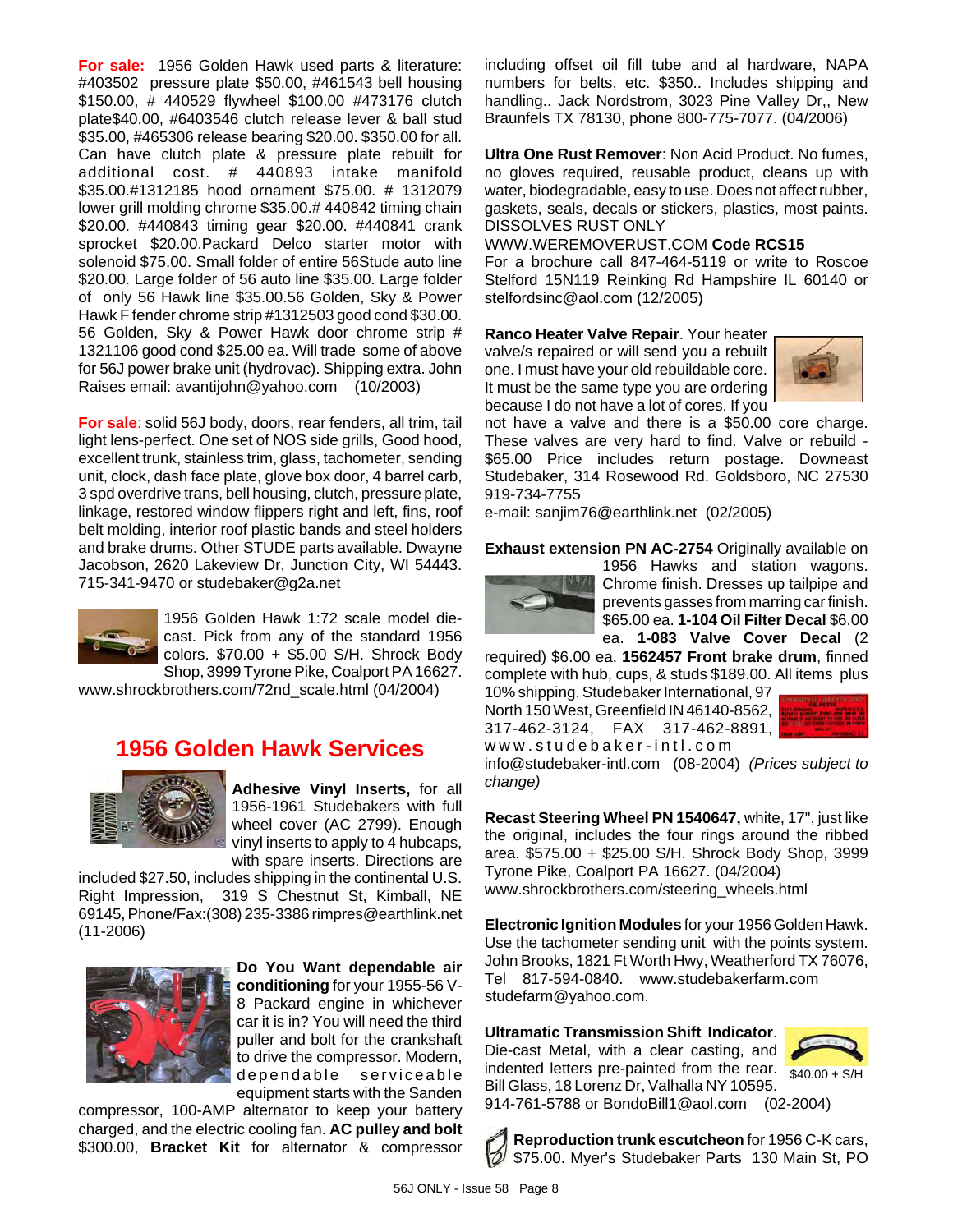Box 276, Duncan Falls OH 43734. Phone 740-674-4897, FAX 740-674-7170, Email spookys@1st.net or Visit our web site at www.myersstudebaker.com (03/2004)



**AC-2799 reproduction Spoke Type hubcaps**. \$500.00 per set plus shipping. Richard Quinn, 20026 Wolf Rd, Mokena IL 60448, 708-479-2658, FAX 708-479-8965, rtq11@aol.com (10/2002)

**Ultra400 Automatic Transmission Conversion** for your 1956 Golden Hawk. Enjoy the difference and confidence. No puking overflow. More power to the wheels. For more information contact: Jack Nordstrom,



4975 IH-35 South, New Braunfels TX 78132, Tel 800-775- 7077.

**1956 Sky Hawk and Golden Hawk headliner trim bows.** One set consisting of 3 pieces with ends tapered. \$110.00 per set (includes shipping). Myron McDonald, 417-678-4466 or 417- 678-2631, email pmeyer@hdnet.k12.mo.us

**Rebuilt 56 Golden Hawk fuel pumps**, both Carter and AC Delco, \$75 exchange (I must have your old fuel pump, or a \$50 core charge). Add \$10 for shipping. Gary Capwell 3441 Sandringham Dr. N.E. Salem, Oregon 97305, Phone 503- 365-3296 Email mocha56j@comcast.net (01/00).

**Rebuilt Packard water pumps** for sale \$95, plus \$10.00 for shipping, no core charge. Contact Brent Hagen, 6220 SE 55th Ave., Portland, Oregon 97206-6800. Phone: 503- 771-0604. E-mail: ghawk352@effectnet.com

**Reproduction Tail Light Lenses** 1956 C-K part# 1312694, \$49.00 ea. Chuck & Chris Collins, 2410 W Freeway Lane, Phoenix AZ 85021, 602-995-5311, FAX 419-858-5900, Email chuck@studebakerparts.com. On the web at :www.studebakerparts.com

**Transmission Puke kit-II**: Stop that fluid from belching out the dip stick tube on start up. \$5 ppd. Mail check to Brent Hagen, 6220 SE 55th, Portland, OR 97206-6800

### **1956 Golden Hawk Window Price Sticker**



The design is based upon the general design of stickers which were actually done during the period 1959 thru 1966. Send \$40 along with serial number and options/accessories which were originally on your car (a copy of the production order would be

very helpful.) If your car has been repainted and options/accessories added or deleted and you want the sticker to reflect the car as it is now just include the information. I have all of the prices. Questions, telephone 708-479-2658 or Richard Quinn 20026 Wolf Rd. Mokena, IL 60448. rtq11@aol.com

## **56J Club Items** *All Proceeds Help Maintain the Register*

*Items can be ordered on-line*

**1956 Studebaker Golden Hawk Parts Catalog.** 320 pages. Includes specifications, part numbers, illustrations, indexes, utility items, and accessory codes, and a list of service bulletins (add \$15.00 foreign S/H).



**1956 Studebaker Golden Hawk Authenticity Guide.** Documents most of the quirks with 30 color photos and all decals shown. The guide is divided into sections covering the engine, exterior, interior, trunk, paint and accessories (add \$13.00 foreign S/H)



**DVD+R.** (Not for TV DVD player) **Contains the files that** are on all three CDs plus the 1955-58 Chassis Parts Manual, 1953-58 Body Parts Manual, I 1956-57 Shop Manual, and the 1958 Shop Manual Supplement in PDF format, viewable with Adobe® Acrobat® Reader (included).



日益

\$22.00

 $\frac{1956}{STUDERAKER}$ 6, **OLDEN HAW** 

### **1956 Studebaker GH Manuals on CD**

the Warner Overdrive Manual in PDF format, \$11.00 The Parts Catalog, Authenticity Guide, 1956 Car Owners Manual, 1956 Accessories Catalog, and viewable with Adobe® Acrobat® Reader (included).

#### **56J ONLY Newsletters on CD**

All the back issues, up to the current one, in PDF format, viewable with Adobe® Acrobat® Reader (included).



\$11.00

#### **1956 Studebaker GH Production Orders on CD** The

complete set of all 4073 Production Orders for 1956 Golden Hawks, produced directly from our data base. PDF format, viewable with Adobe® Acrobat® Reader (included).

**Copy of the Original Production Order** for your car. Directly from microfilm, so only mistakes are those made by Studebaker. Send serial number. \$12.00

| background.                             | Decals-Tags-Patch 4-1/2" x 2-1/2" Can be<br>sewn or glued to a cap or shirt. Red on white | \$3.50  |
|-----------------------------------------|-------------------------------------------------------------------------------------------|---------|
|                                         |                                                                                           |         |
| Oil Filler Cap,                         | e/buff<br>blu                                                                             | \$3.00. |
| Oil Bath, yellow/black                  | \$4.00.                                                                                   |         |
| Seat Belt, red/black/white (need 2) ea. | \$3.00.                                                                                   |         |
| Generator Field Terminal Tag, red       | \$1.50.                                                                                   |         |
| <b>Tachometer Sending Unit Tag, red</b> | \$3.00.                                                                                   |         |

**Club Rosters** (send SASE, owners only) All Items Are Available On-line at the 56J Store *Make Checks Payable to Frank Ambrogio.*